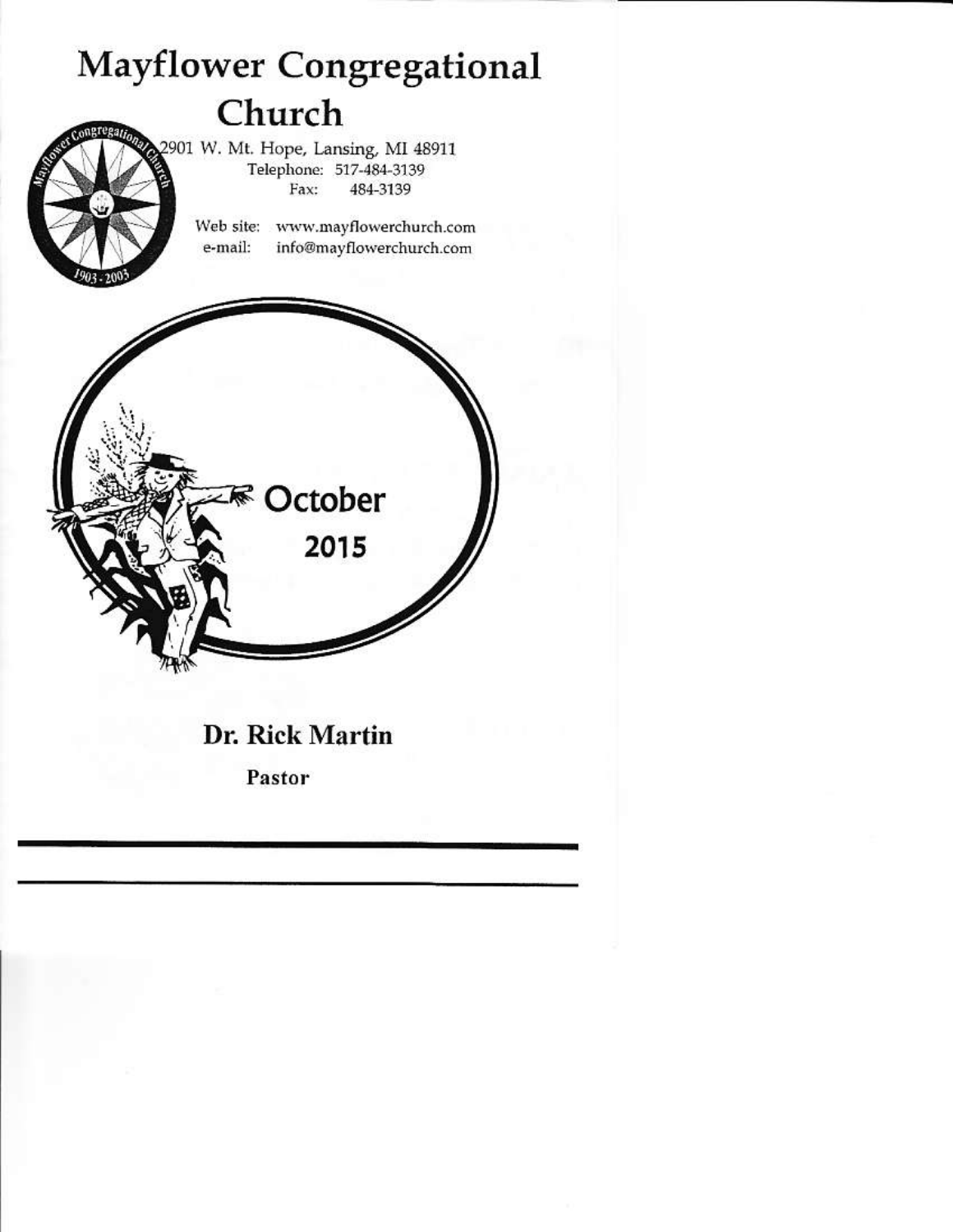

# **BIRTHDAYS** 10/19 - Laura Anderson Keeney(93) 10/22 - Tieler Graham 10/22 - Trace Graham 10/26 - Saralu Chamberlain (96)

# *ANNIVERSARIES* 10/4 - Tom & Barb Rich (35) 10/23 - Kim & Lorraine Finison 10/30 - Rick & Barbara Martin



Head Ushers Lois Ries

Outreach Focus Crop Walk, Shoebox Gifts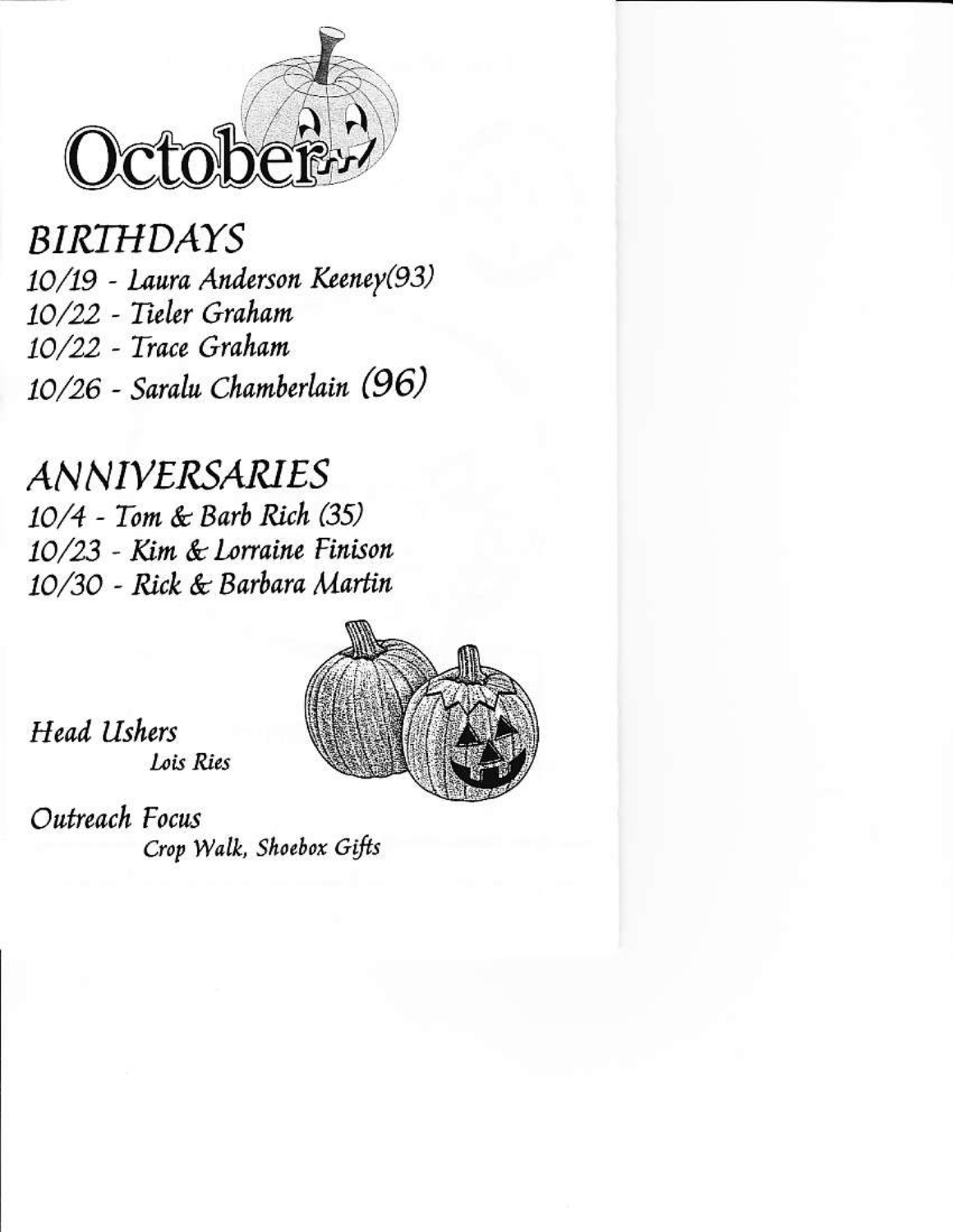From The Pastor's Desk

The Joy of Giving



October is Mayflower Church's Stewardship Campaign: the three week the annual miracle where Jesus and the Mayflower family together raise the budget needed for the following year. Beginning October 11<sup>th</sup> we start praying about what Jesus wants us to give in 2016. It is okay to begin praying before that. For three Sundays we explore what the Bible says about giving and on October 25<sup>th</sup> we will receive our pledges and celebrate with a meal after service.

The miracle: in 3 weeks Jesus moves on our hearts, we respond accordingly, and our next year's budget is raised so we can concentrate on more important Kingdom matters, like ministering to and helping people and being a blessing. With churches all around us struggling financially, even closing their doors, annually Jesus performs this financial miracle at Mayflower Church. Why? Because of your cheerful giving heart and spirit of cooperation and working together. What a great bunch of people you are!

Pray – give and pledge joyfully – watch what Jesus does through us. Not only financially, which is going to be wonderful, but in the lives and hearts of people He is going to touch through us this year (this is the true miracle). It is going to be a great year. I'm excited!

#### Malachi 3:10

"Bring the whole tithe into the storehouse, that there may be food in my house. Test me in this," says the Lord Almighty, "and see if I will not throw open the floodgates of heaven and pour out so much blessing that there will not be room enough to store it."

#### Jeremiah 29:11

"For I know the plans I have for you," declares the Lord, "plans to prosper you and not to harm you, plans to give you hope and a future."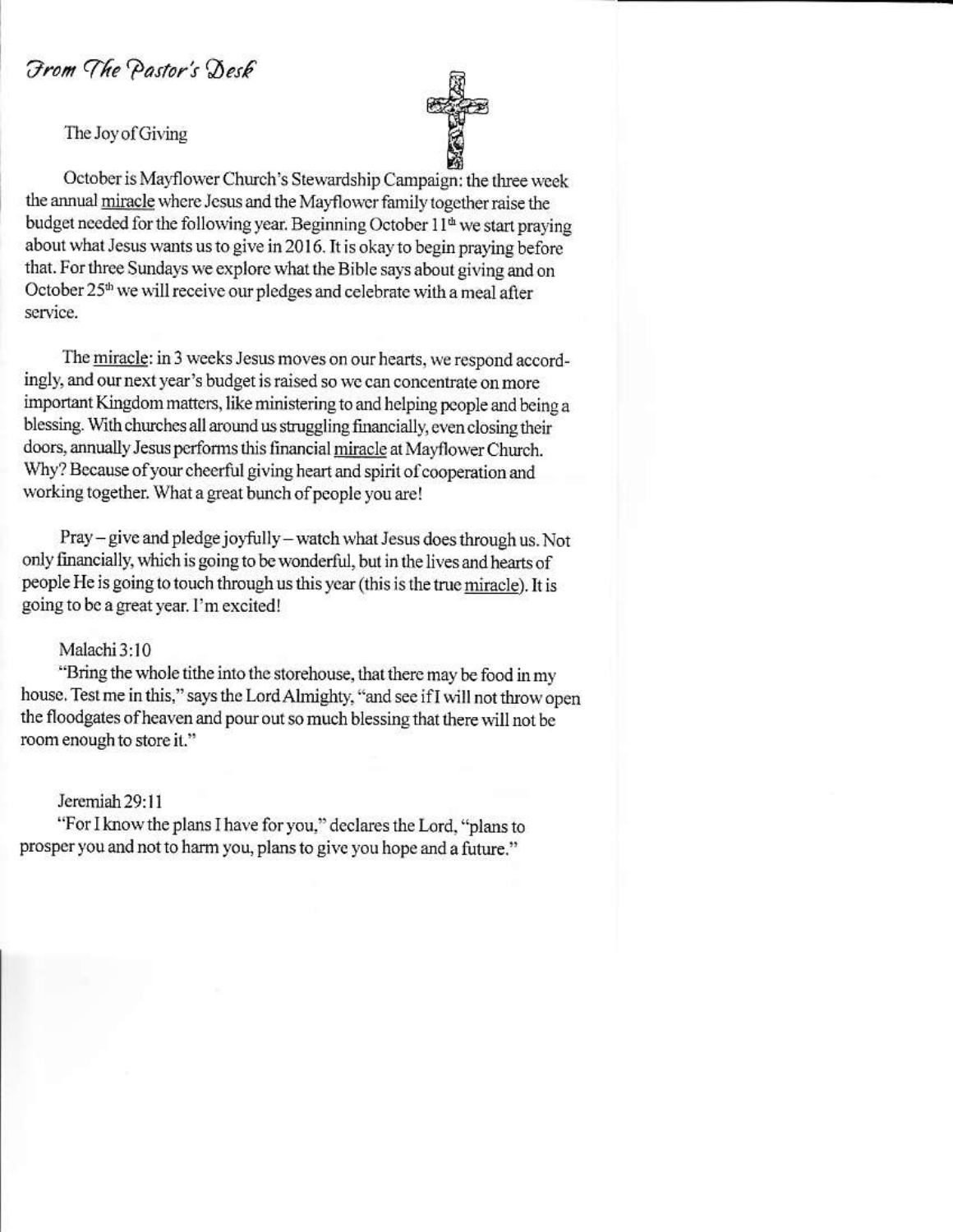### **Musical Notes**

Have you ever wondered how hymns are selected here at Mayflower for any given Sunday? I remember my grandmother, who was the choir director and organist for many years at Calvary United Methodist Church in Jackson, telling me that hymn selection there depended on the present minister. Some pastors wanted to choose all of the hymns basing them on what they were preaching about while others wanted to select them because they were their own personal favorites. Some pastors wanted to choose hymns with her assistance, and in the case of my father-in-law who was pastor there for a number of years while my grandmother also worked at that church, left most of the hymn-selecting up to her. Occasionally he would make a suggestion, but for the most part he wanted her to choose them.

So how do we select hymns here at Mayflower you might wonder? To begin with, Pastor Rick has told me he is happy with the selections I make, so I choose the hymns like my father-in-law did with my grandmother. Perhaps you have noticed in our Pilgrim Hymnals that at the bottom of each hymn page there is a one-word designation of the subject of that hymn. When Pastor Rick tells me what the theme of a sermon is going to be I try to choose at least one hymn for that Sunday that nods to the theme. I also look for hymns that are seasonally appropriate as well as lively hymns to begin and end our services with if at all possible.

Something else I keep in mind as I select hymns is that we own two hymnals, the Pilgrim Hymnal and The Cokesbury Worship Hymnal. Rilla and Bill McHarris purchased our brown hymnals a number of years ago for Mayflower to replace copied hymnal packets that were kept in our pews. The brown hymnal tends to have more of what we think of as "the old chestnuts" and they conjure up nice memories for some folks in our congregation. The brown hymnals do not have subject designations on the hymn pages, but they do have a topical index in the back of the books that guide me.

Finally, as I look to what hymns to sing I refer to my own copies of our two hymnals. On the page of each hymn selected I write the date of each time we sing it. That way I can spread out the number of times we sing each hymn, allowing us to enjoy a variety of tunes and messages they bring us.

So there you have it - Sunday Hymn-Selecting 101. May your hymnsinging be ever-joyous, and if you ever wish to have a specific hymn sung, please feel free to let me know.

Barb

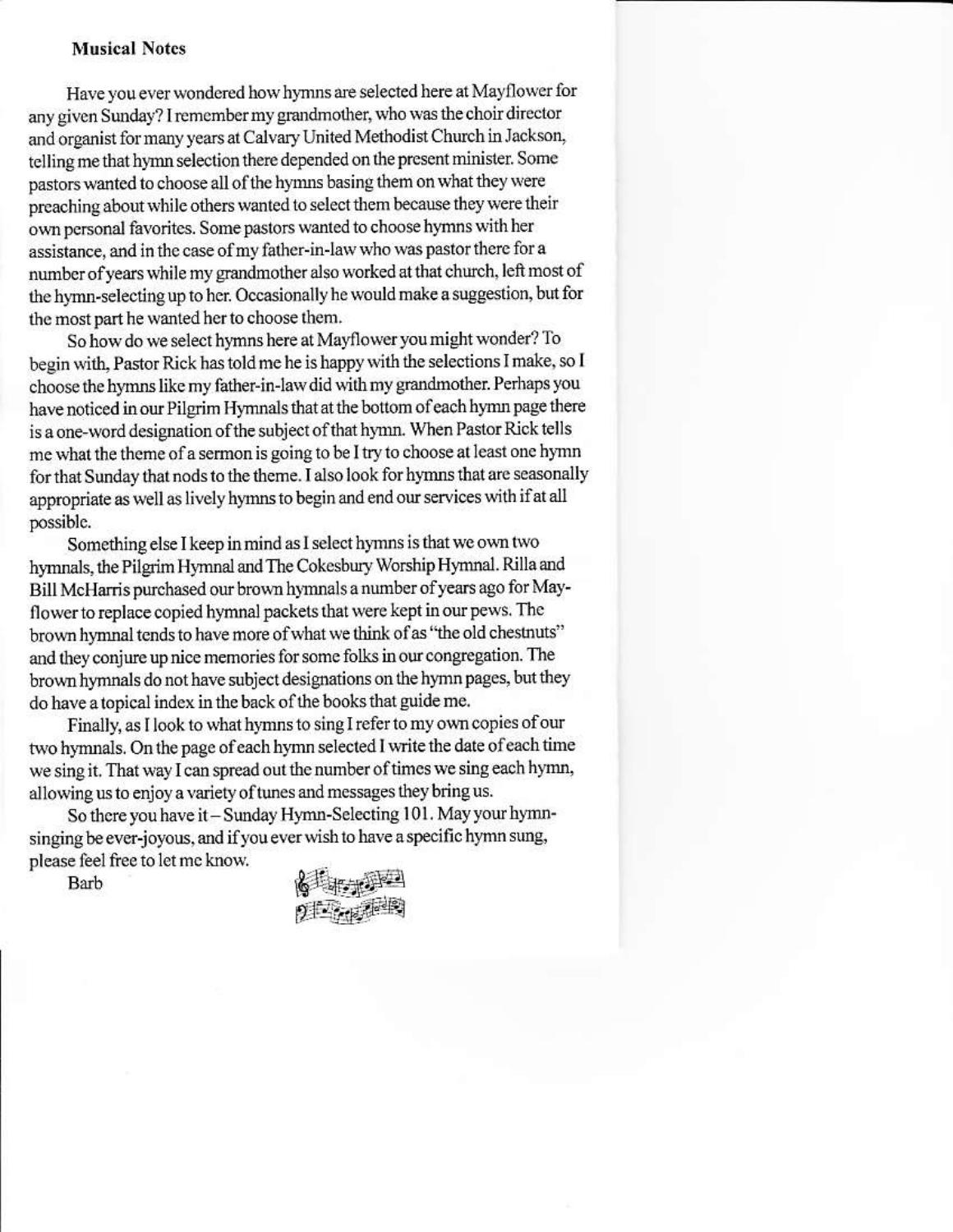# **Mayflower Financial News**

An appeal was made to the congregation to help Portland Congregational Church after their church was severely damaged by a tornado. A total of \$1,365 in donations were received to help them in their immediate needs to continue worship services. Our Sept. 2nd Saturday Supper was a sell-out with 106 meals being served.

A brief summary of our finances as of August 31, 2015:

| Income:                      | S           | 6,687.38    |
|------------------------------|-------------|-------------|
| Expenses:                    |             | 7,193.92    |
|                              | - S         | 506.54      |
| <b>YTD</b> for Eight Months  |             |             |
| Income:                      | \$72,018.02 |             |
| Expenses:                    |             | 56,730.52   |
|                              | \$15,287.50 |             |
| Fund Balances:               |             |             |
| Checking:                    |             | \$16,321.56 |
| <b>Bequest Funds Savings</b> |             | 19,012.00   |
| Memorial Fund CD             |             | 5,496.18    |
| CD Savings                   |             | 22,310.11   |
|                              |             | \$63,139.85 |

A more detailed report is available in the brochure rack near the church office.

Linda Wheeler Treasurer

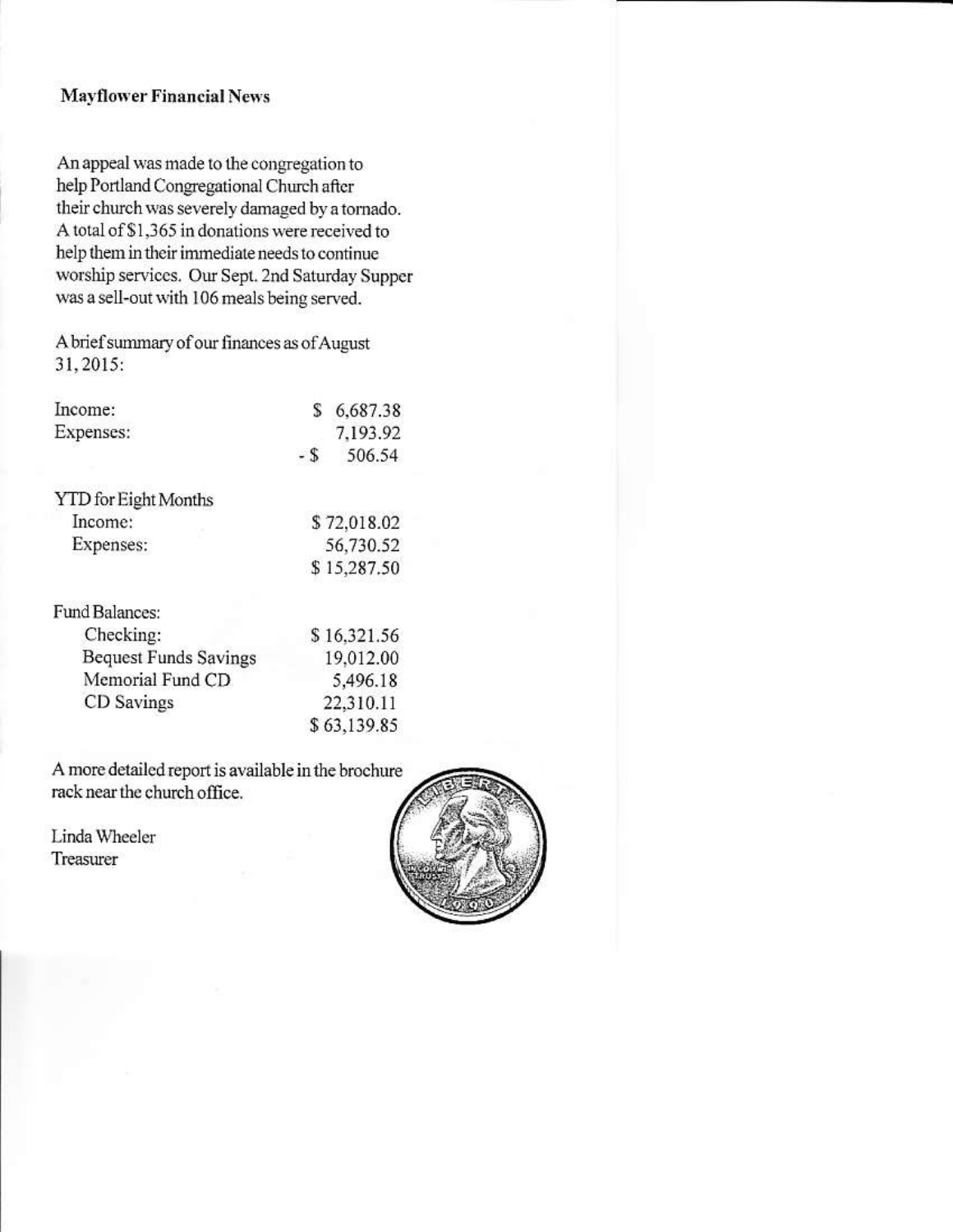# **Sunday School Report**

We've been getting off to a great start in Sunday School, with all four Graham boys keeping me hopping on the 20<sup>th</sup>! It's a lot more fun telling a children's story to actual children, and I really enjoy having little ones around to blurt out their non sequiturs.

The CROP walk is coming up this month, and I encourage you to pledge a walker or support this great cause in whatever way you can. Maggie and I are hoping to walk with Nero the Wonder Dog this year - although Nero doesn't really understand what true hunger is, he gets an inkling twice a day and finds it pretty scary! We are so blessed I don't even realize it - I can joke about something that thousands of people struggle with every day. Let's do our part to help the local food banks get stocked up for the season, and cash is one great way to do that.

We've had some newer faces coming to church lately, and I am so thrilled how our family continues to grow. I think it's the consistently good music and message from the front of the church, and the loving and welcoming hearts in the main body. Let's continue to do God's work in our daily lives and watch as our blessing continue to increase.

Liz



#### **Attention all Mayflower Bell Ringers...**

There will be no weekly rehearsals until November.. Rehearsals for the Mayflower/Plymouth bell rehearsals will continue until the performances.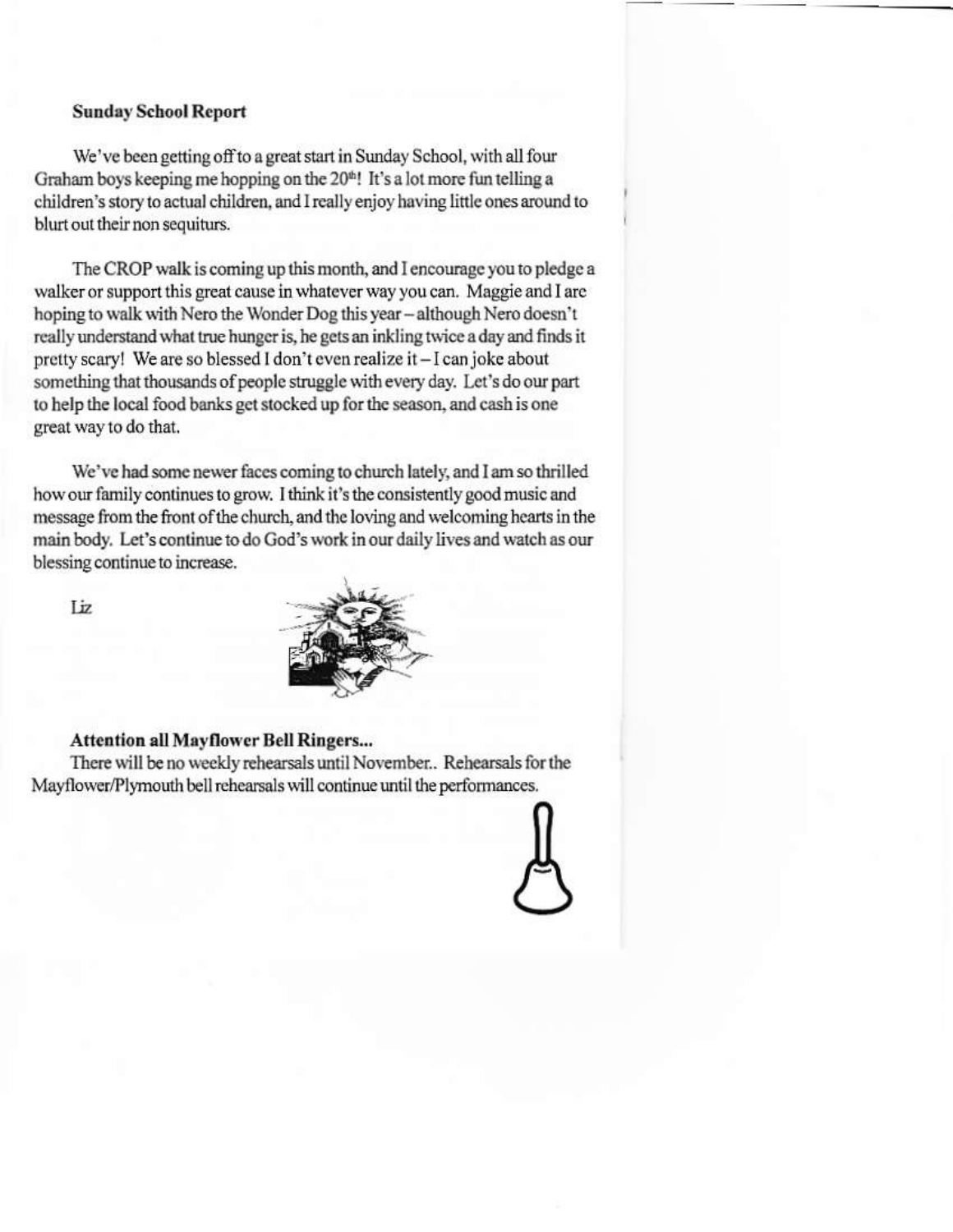# The Eye of the Beholder

Two men were seriously ill. They occupied the same room in the hospital. One of them was lying in the bed near the only window in their room. Every day he was allowed to spend some time sitting up in his bed to help draining the fluid from lungs. The other man was forced to spend all his days flat on his back.

They talked a lot about their life, families, jobs, vacations. Every time, when the first man was sitting by the window, he described in details all that he saw outside the window. His roommate always looked for those moments, when his world was broadened and brightened up by the world outside.

Amazing views of a park with a beautiful lake could be seen from the window of their room. Children delightfully played among ducks and swans. Couples walked arm in arm among colourful flowers. Also the stunning city skyline could be seen.

When the man by the window had been thoroughly describing all that was happening outside the window, his roommate would close his eyes and imaged all the beautiful scenes of life that were told to him.

One night the man, whose bed was near the window, died peacefully during sleep and his roommate was very sad.

After some time, when the nurse came to visit him, he asked if he could be moved next to the window. The nurse agreed and kindly made the switch. When she left, the man slowly and painfully propped himself up on one elbow and took the first look at the world outside. He was stunned. The window faced a blank wall.

When the nurse came to visit him the next time, he told her about beautiful things outside the window that his roommate described him. The nurse replied that his roommate was a blind man. She said: ..Probably he just tried to encourage you."

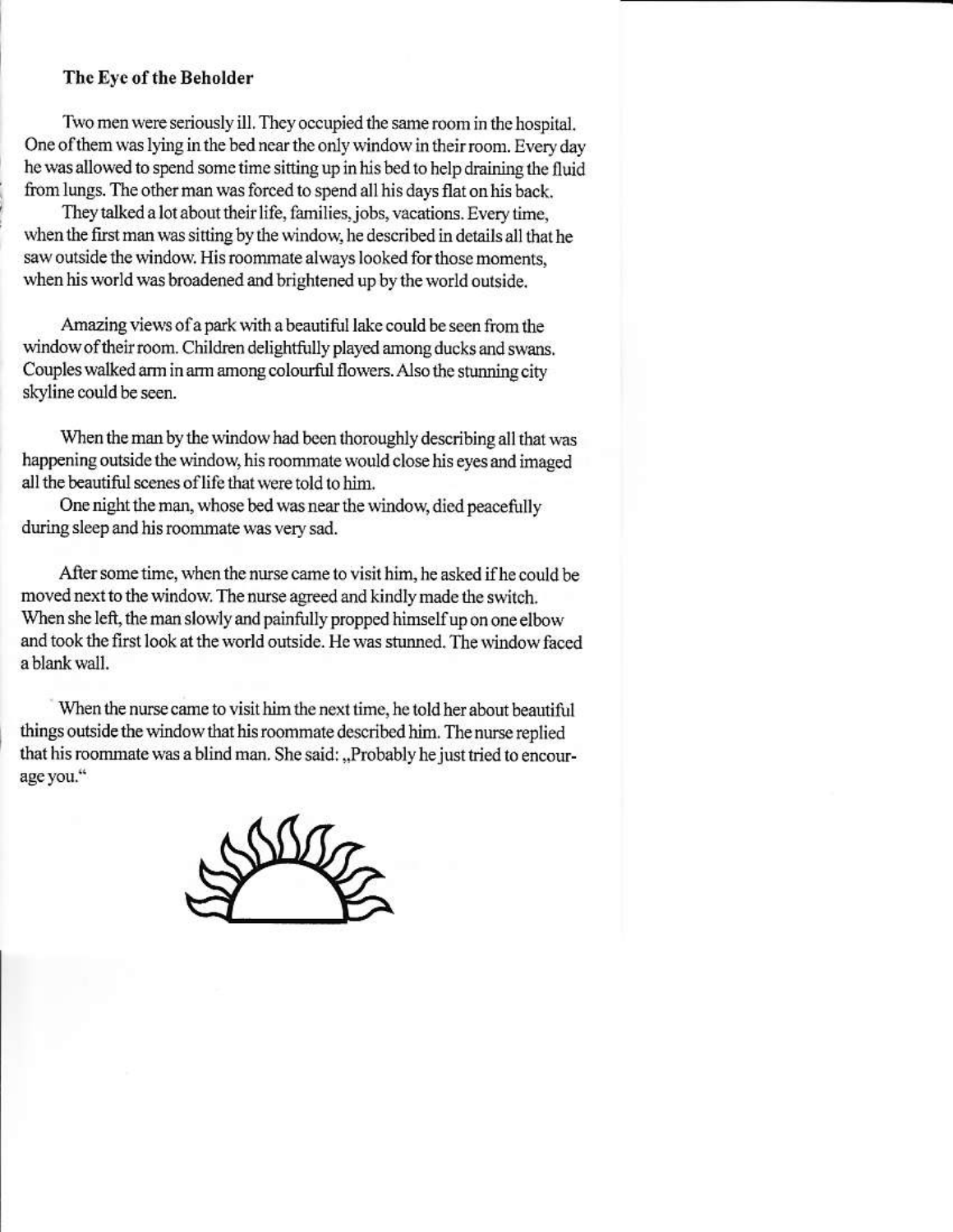#### **The Cold Fusion Debacle**

bý Wm. C. McHarris

People are funny animals. They believe what they want to believe. If they tell themselves something over and over enough times, they will truly believe it, no matter how outlandish it may be. And scientists, being fallible humans like everyone else, follow the same pattern and at times fall into the same sorts of trap. A good example of this was the "cold fusion" debacle some twenty-five years ago.

As most of you know, nuclear fusion is the world's energy dream. It is the way the sun and stars produce most of their energy, fusing hydrogen into helium. As opposed to nuclear fission, it uses abundant starting materials and produces extremely little radioactive waste. The only difficulty is that at present it cannot be made economically feasible. Making fusion practicable will require a fundamental breakthrough, which could occur next year or fifty years down the road — we simply cannot predict when. So we are stuck with fission as a stop-gap, and although it is really much better than its terrible reputation would have us think, it does present all sorts of problems, including diverting materials to produce nuclear weapons.

In 1989 this all seemed about to change. A couple of analytical chemists - not nuclear chemists or physicists! - claimed to have produced "cold fusion," i.e., they achieved a sustained nuclear fusion reaction at room temperature in a beaker in a conventional chemistry lab. (The main obstacle in producing fusion had been containment, for in stars it occurs at millions of degrees, and no container can withstand that sort of temperature, meaning that extreme magnetic fields had been the best, albeit expensive way to force the reactants together.)

The scientific world — and the news media — went wild! I was at the American Chemical Society meeting in Dallas where they announced their results, and it was like a circus. They had to move the talk to a much larger auditorium and to send it via closed-circuit TV to half a dozen additional venues. And shortly thereafter everybody and her brother jumped into the game, including many nuclear scientists, who should have known better. (We even had a group at the MSU Cyclotron Laboratory who wasted weeks of beam time and tens of thousands of dollars futilely trying to reproduce results.)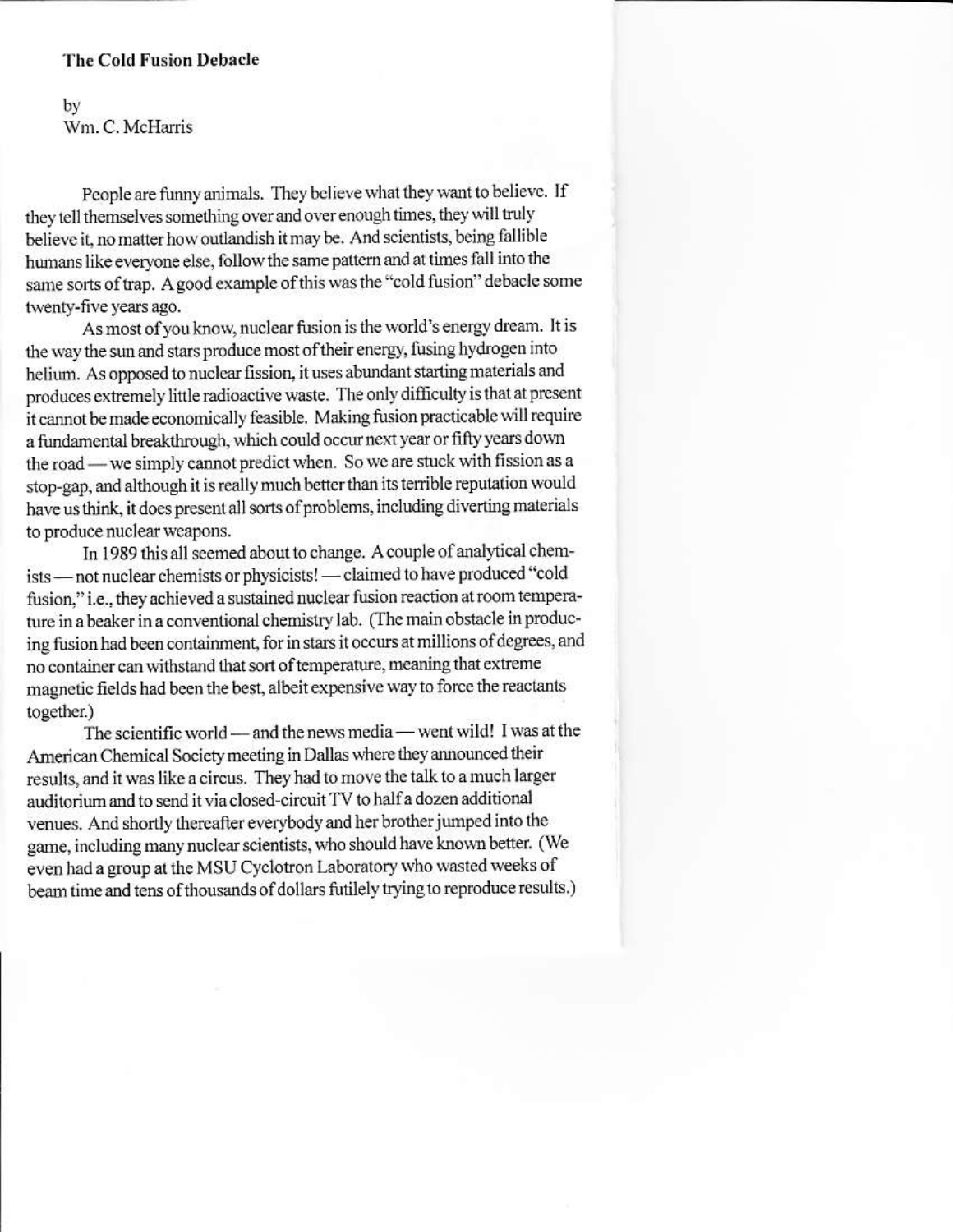#### (continued Bill McHarris)

And funding agencies, against all odds, supported proposals without first having them reviewed. The idea of limitless, cheap energy was so enticing that scientists became dead drunk, not merely slightly intoxicated, by drinking it in.

Did the pair of analytical chemists cheat on purpose? I think not. They simply wanted so badly their results to be true that they convinced themselves they had analyzed everything correctly - and ignored unpleasant asides, including the fact that had they really achieved what they claimed, they would have been long dead from exposure to neutrons! And did their sheep-like followers admit blame? Of course not. Most of them would claim later that they thought it a hoax from the start - they were merely trying to expose it!

What has this to do with us? Simply this. Try not to believe a new fact or fad simply because it is appealing. Remember when chlorophyll was the cure-all and when lanolin grease was the best thing that had ever come down the pipe for your skin? It is difficult to avoid falling in with the crowd, especially if the crowd is attractive. But as Congregationalists, who have had a history of thinking for themselves, that's a tradition worth holding on to.



#### **Murder Mystery Event**

Come one, come all, and join us on Friday October 16th or Saturday October 17<sup>th</sup> for our first Mayflower Murder Mystery event! The residents of Storytown have all been invited to Mayflower Manor for the reading of the last will and testament of Colonel Reginald Mayflower, who recently passed away unexpectedly. Colonel Mayflower was an angry man, and he believed firmly in settling scores and ensuring people got what was coming to them. Did someone take out Colonel Mayflower before he could ruin a life? What secrets drove the Colonel to settle in Storyville and hide out in the Manor? If you've got what it takes to solve the mystery, or you just love to snack and enjoy a good story, then don't miss our event!

Tickets are \$25 apiece, but our more flamboyant members can find themselves part of the story with the purchase of an Integral Character ticket for \$35! Email mayflowermurdermystery@gmail.com for more information, and share our event on Facebook, or see Liz Canfield for more information. Anyone interested in volunteering for setup or cleanup please contact Liz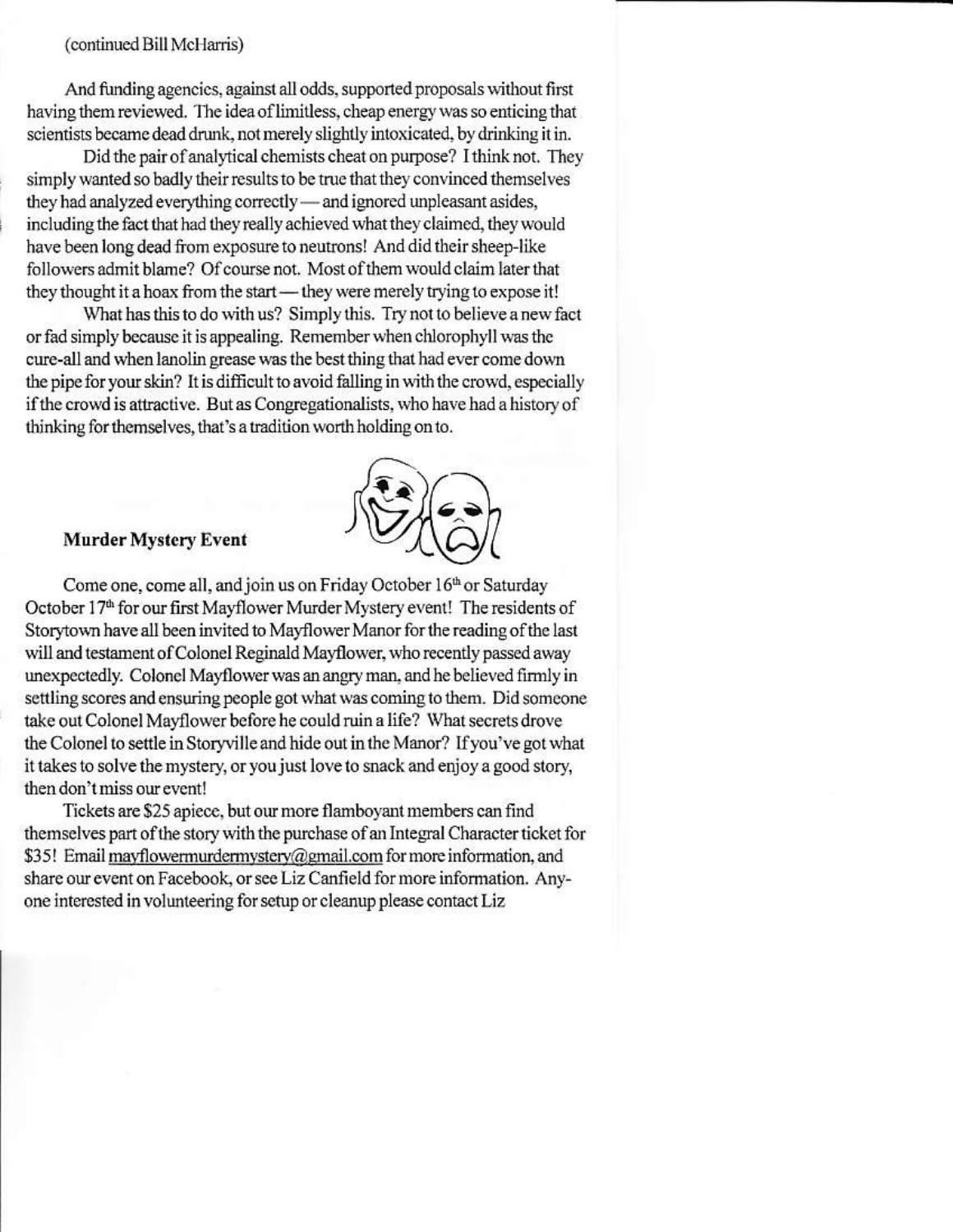## **Thrift Sale**

We are having another thrift sale October 30 and 31 (Friday, 9 a.m. to 6 p.m., and Saturday, 9 a.m. to 3 p.m.). Yes, we know it's Halloween on Saturday! Please check around your house now to identify good, saleable things that you have but don't really need any more. Please have items clean and in working order or they don't sell well. Sometimes we have to throw things away--which we hate to do! If it's truly trash, just toss it out yourself. Kitchen items, jewelry, linens, books, clothes, and children's items are good sellers, but you never know what will sell. Remember, too, to invite friends, family, coworkers, etc., to donate items. We'll be glad to have them! Finally, be sure to plan on coming to shop yourself. You may find some treasures! We often say that we are our own best customers!

Plan to hold your stuff and bring it in after the Consecration Lunch on October 25. We also need a lot of help to set up, run the sale, and clean up after the sale, so please mark your calendars now for that week. Set up will be 10-Noon (or so) on Monday-Thursday (October 26-29). See Lorraine or Ann to volunteer to help.

Regular-size paper grocery bags are always needed for the bag sale time. You may bring them in any time.



**CROP Walk** 

Mayflower will be the first stop on the CROP Walk. on October 11th. People are needed to help pass out water and apples that day.

If you would like to rock or walk pledge forms are available in the office. Please see Coz to sign up.